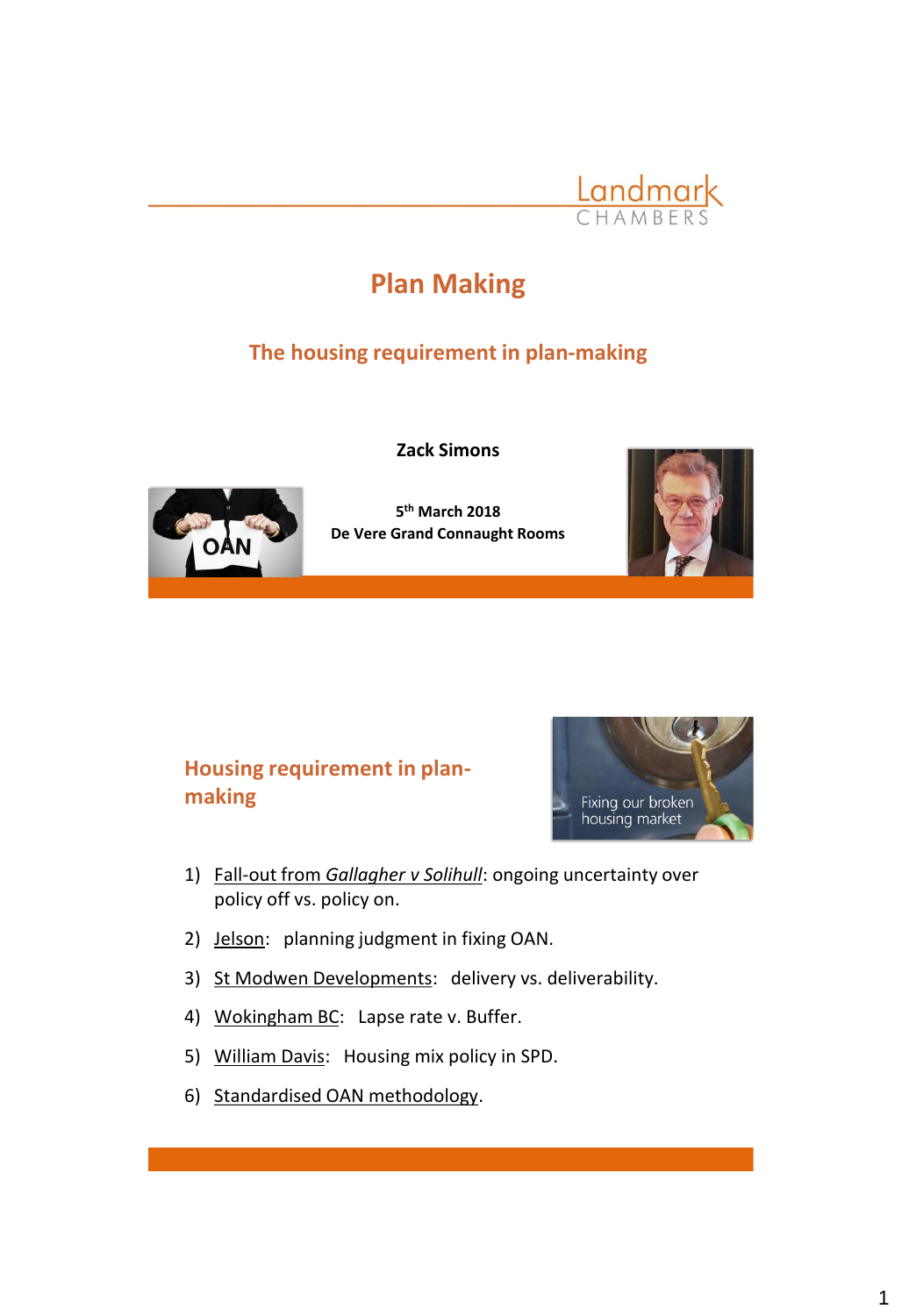### **1) Gallagher v Solihull**

- 6. Delivering a wide choice of high quality homes
- 47. To boost significantly the supply of housing, local planning authorities should:
	- · use their evidence objectively a housing market area, as far as is consistent with the policies set out in this Framework, including identifying key sites which are critical to the delivery of the housing strategy over the plan period;

Headlines:

- NPPF effected a "radical" change over PPS3.
- Considerable emphasis on boosting housing supply.
- 2 step approach to housing need:
	- First ascertain OAN.
	- Then apply policy constraints to produce requirement.

#### **2) Gallagher v Solihull**



#### 5 post-*Gallagher* OAN challenges:

- *Gladman Developments Ltd v Stafford Borough Council* [2015] EWHC 444 (Admin); [2015] J.P.L. 1002 (Inspector properly considered OAN in light of Gallagher).
- *Satnam Millennium Ltd v Warrington BC* [2015] EWHC 370 (Admin) (OAN to be assessed on basis of HMA, not LPA boundaries. Inspector failed to address affordable housing w/in OAN).
- *Kings Lynn and West Norfolk BC v Secretary of State for Communities and Local Government* [2015] EWHC 2464 (Admin) (allowances for 2nd homes & vacancy rates are "policy-off", so are part of FOAN).
- *Trustees of the Barker Mill Estates v Test Valley Borough Council* [2016] EWHC 3028 (Admin); [2017] P.T.S.R. 408 (no requirement to identify separate OAN for market housing. Acceptable simply to produce overall OAN, which includes market housing).
- *Oadby and Wigston BC v Secretary of State for Communities and Local Government* [2016] EWCA Civ 1040; [2017] J.P.L. 358. (s.78 inspector not bound by housing distribution across HMA set in SHMA. That was "policy-on").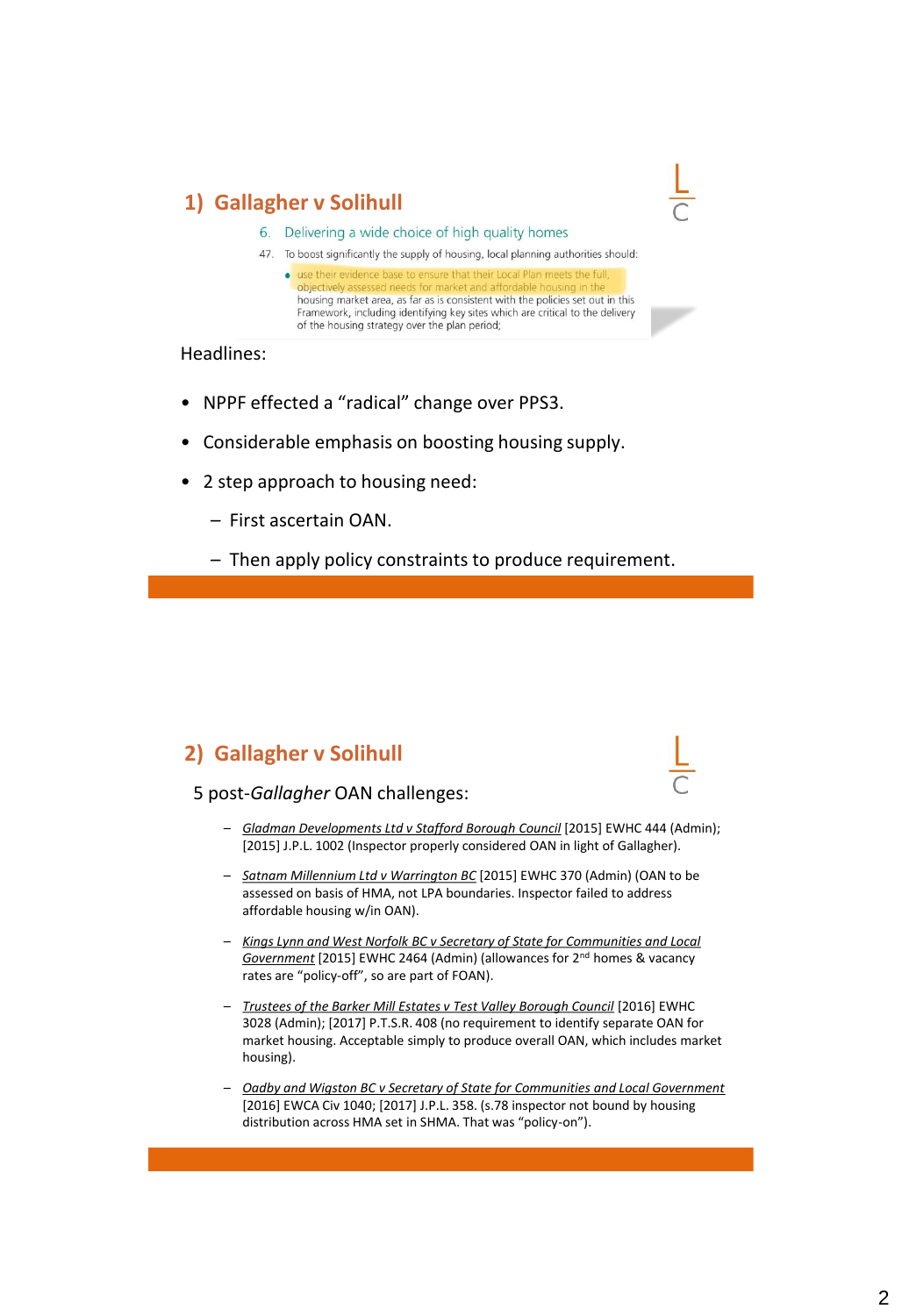#### **2) Jelson**

*Jelson Ltd v Secretary of State for Communities and Local Government* [2018] EWCA Civ 24

- Issue: whether Insp. had lawfully calculated OAN.
- SHMA = 375 dpa. CS = 450 dpa. App's figure (meeting full AH) = 980 dpa.
- Lindblom LJ: approach to OAN is matter of planning judgment.
- Policy/guidance do not dictate right approach to OAN (cf. more detailed approach to e.g. deliverable sites.

#### **3) St Modwen Developments**

*St Modwen Developments Ltd v Secretary of State for Communities and Local Government* [2017] EWCA Civ 1643

• identify and update annually a supply of specific deliverable<sup>11</sup> sites sufficient to provide five years worth of housing against their housing

‐Issue: meaning of "deliverable sites" in para 47 NPPF.

‐Lindblom LJ: "deliverable" **≠** certain or likely to be delivered.

‐Issue is whether site is *capable* of being delivered in 5 years. Realistic prospect. PP not required. Certainty/probability not required.

‐**NB** allegations of excessive legalism!



н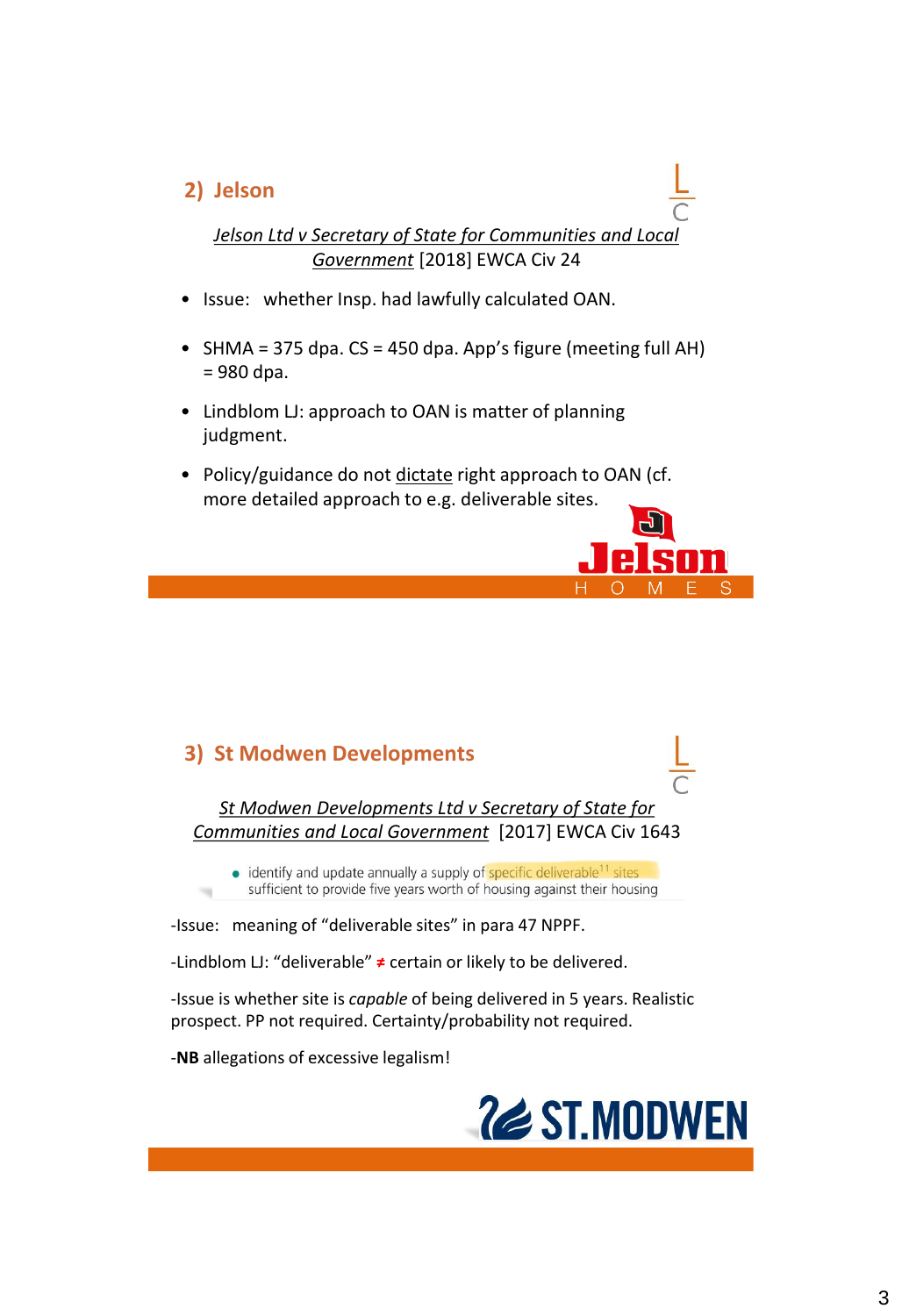#### **4) Wokingham BC**

*Wokingham BC v Secretary of State for Communities and Local Government* [2017] EWHC 1863 (Admin)

- Issue: proper approach to historic housing shortfall
- Inspector applied 20% buffer **and** 10% lapse rate.
- Inspector must assess + give reasons on risk of **doublecounting**.
- NB whether to apply lapse rate + buffer is a question of planning judgment.



#### **5) William Davis v Charnwood BC**



*William Davis Ltd v Charnwood BC* [2017] EWHC 3006 (Admin)

- Issue: can SPD include "housing mix" policy re unit size / %s of affordable and market housing.
- **No**.
- Town and Country Planning (Local Planning) (England) Regulations 2012, reg 5.
- Housing mix policy "relates to development and use of land"
	- + contains "development management and site allocation policies"

+ "environmental, social, design and economic objectives which are relevant to the attainment of the development and use of land"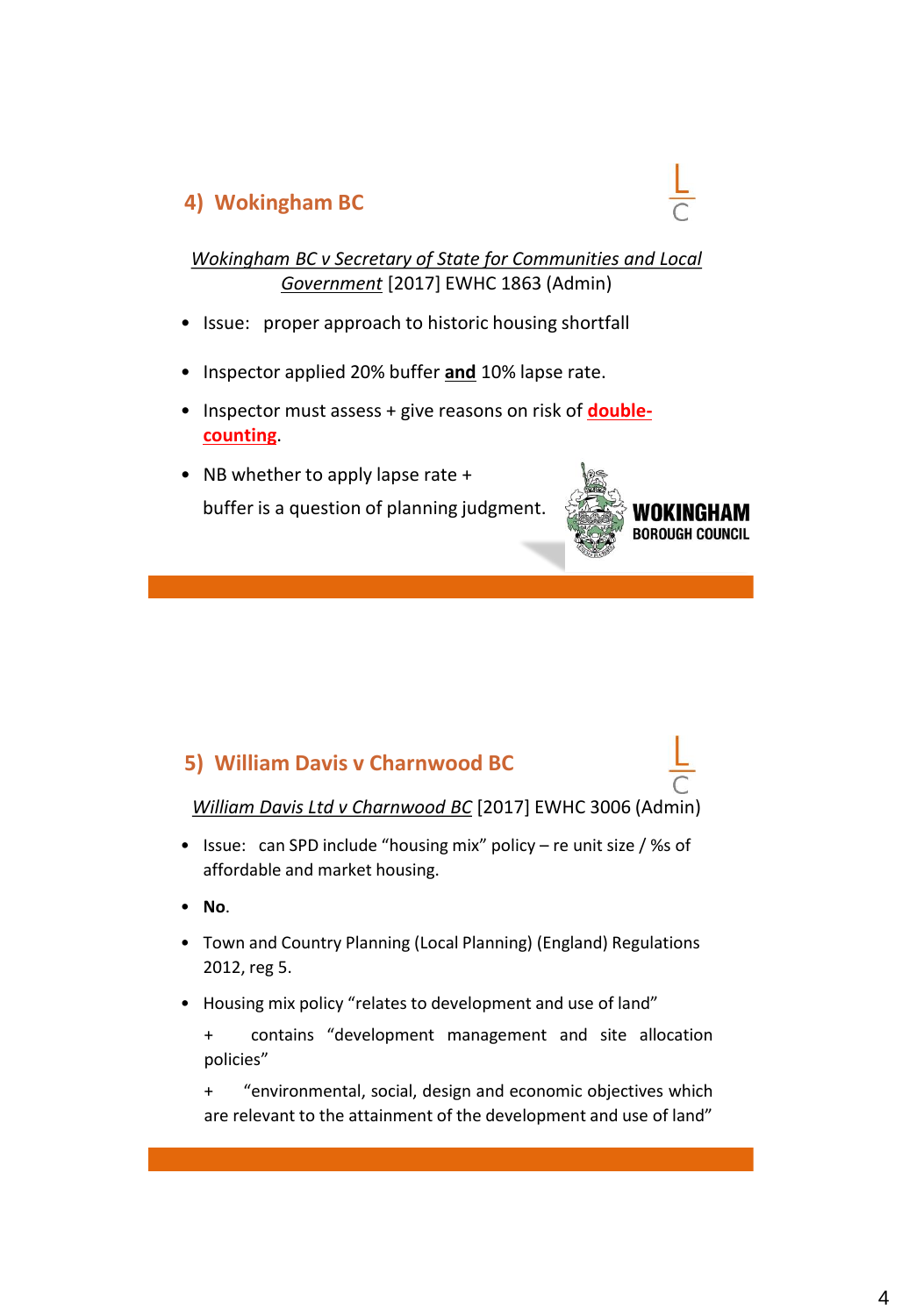#### **6) Standardised OAN**

- Widespread dissatisfaction with the OAN "industry" and time/cost added to plan-making leads to…
- LPEG, March 2016: suggests "simplified, standard common metholdology" for OAN through NPPG.
- "Fixing our Broken Housing Market", Feb 2017: promises standardised OAN consultation.

c

g<br>Policy Fran

- "Planning for the right homes in the right places", Sept 2017:
	- i. Demographic baseline (household growth #s).
	- ii. Adjust for market signals (affordability).
	- iii. Apply a **cap**.

#### **6) Standardised OAN**

- 3 questions:
	- When is simple too simple? No adjustments for migration, vacancy, 2<sup>nd</sup> homes?
	- **That cap**? How is a cap consistent with principles of OAN set out in *Gallagher*? Risk of fixing OAN by reference to artificially suppressed baselines?
	- Transitional arrangements: risk of too many plans slipping under the March 2018 deadline? Requirement for regular review?